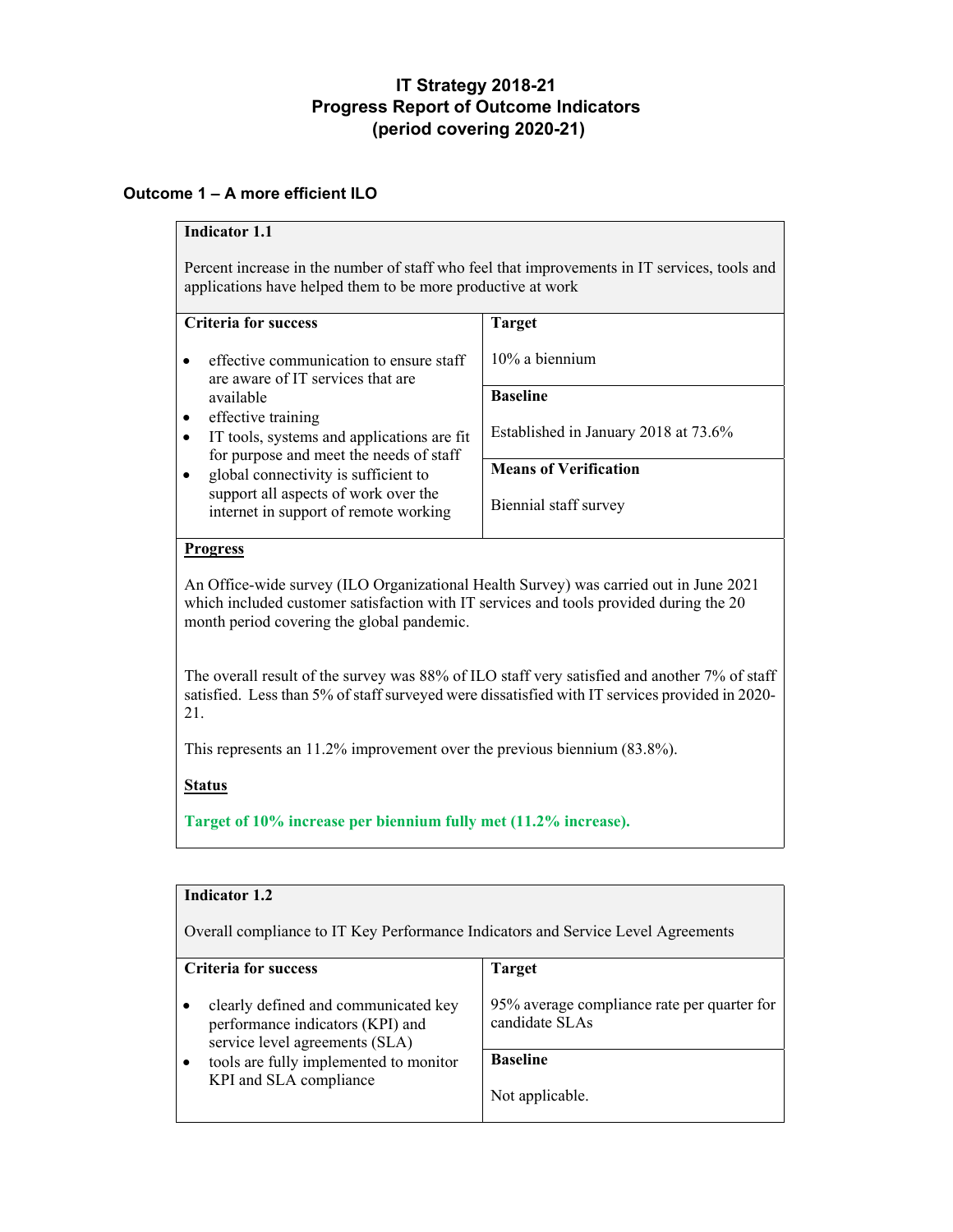| negotiated and agreed-upon levels of   | <b>Means of Verification</b>              |
|----------------------------------------|-------------------------------------------|
| acceptable performance are established |                                           |
| with business units                    | Automated data collection and monitoring  |
|                                        | of IT infrastructure and support services |

Monthly meetings are held with key business units to discuss progress against IT projects, Workplan activities, Service Desk tickets and Departmental priorities.. Over 30 KPIs and SLAs were monitored during the biennium. The following is a representative sample of 12 candidate SLAs and KPIs assessed in 2020-21.

SLA availability metrics for candidate services:

- 99.95% ILO Box
- 99.95% Secure Remote Desktop
- 99.97% Email
- 99.97% Microsoft Teams
- 100.00% ILO VPN
- 100.00% Print Services

KPI\* metrics for candidate services:

- 71.24% Service Desk tickets solved at first level of support
- 94.12% Inital PMO assessment within 48 hours from the receipt of IT request
- 95.00% Percentage of staff who completed ILO Security Awarness Training
- 100.00% Percentage of business cases submitted to the ITGC and approved
- 100.00% Percentagle of proposals submitted to the RIT scoped and costed
- 100.00% Percentage of excols/vendors invoiced within five work days of receipt

\*KPI targets vary. For the 6 candidate services measured and reported, all targets were fully met during 2020-21.

### **Status**

**Target of 95% SLA compliance fully met (99.98%). All other candidate KPIs fully met.**

## **Indicator 1.3**

Percent of approved IT-related projects completed

| <b>Criteria for success</b>                                                             | <b>Target</b>                                                                                                         |
|-----------------------------------------------------------------------------------------|-----------------------------------------------------------------------------------------------------------------------|
| effective project management<br>timely decision making                                  | 80% per biennium                                                                                                      |
| enforcing strict change control                                                         | <b>Baseline</b>                                                                                                       |
| availability of project resources<br>timely testing<br>appropriate contingency planning | Percentage of IT projects approved and by<br>the ILO's<br>governance process<br>and<br>completed during the biennium. |
|                                                                                         | <b>Means of Verification</b>                                                                                          |
|                                                                                         |                                                                                                                       |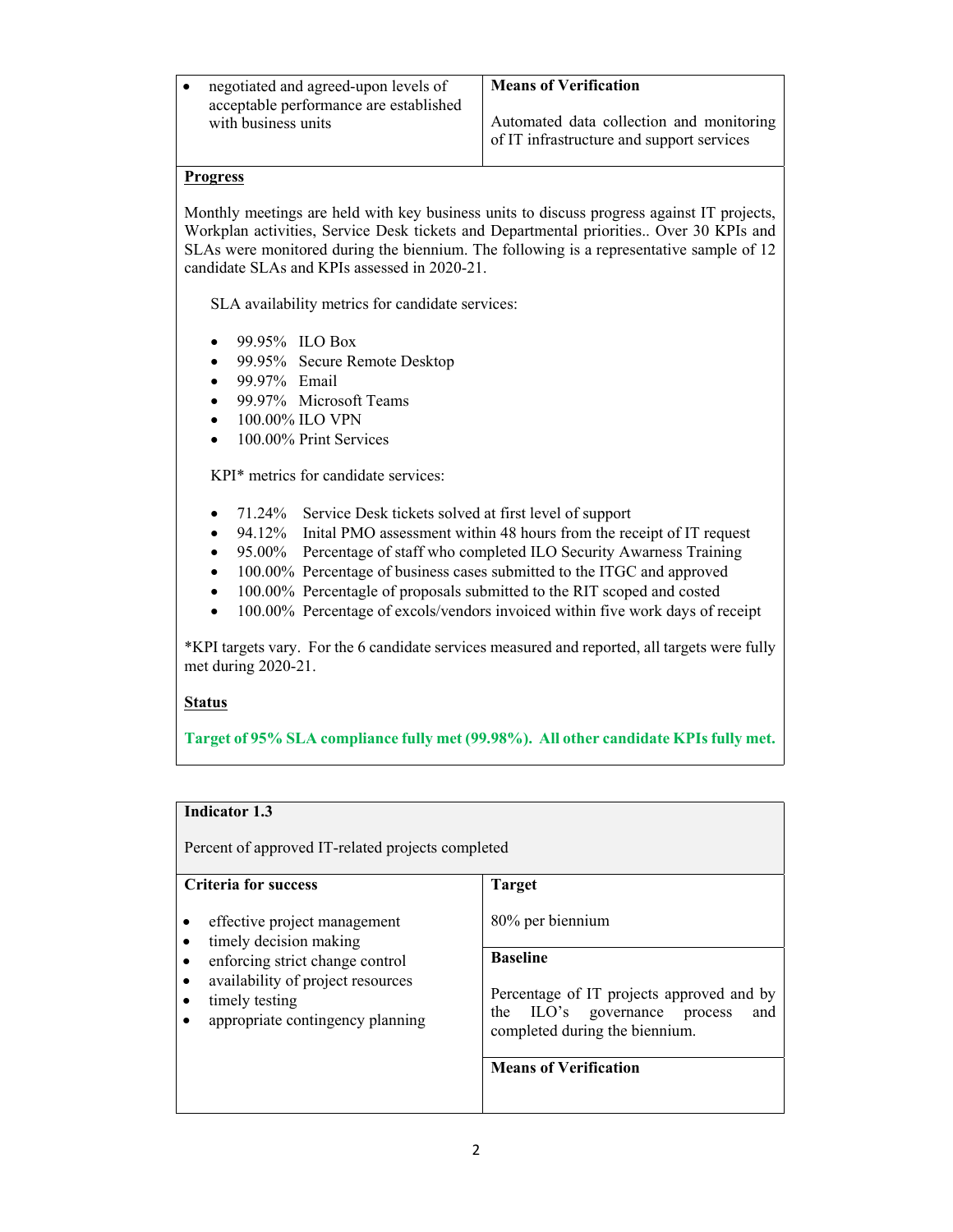| Sign-off from business process owners and |  |  |  |
|-------------------------------------------|--|--|--|
| migration of solutions into the ILO       |  |  |  |
| production environment                    |  |  |  |
|                                           |  |  |  |

274 IT projects were approved by the ILO's IT Governance framework during the 2020-21 biennium. Of these 274 projects, 190 (70%) were implemented in production.

The global pandemic required a major shift in the IT priorities of the Office. A number of project had to be deferred until 2022. As a consequence, the Office fell short of it target.

**Status** 

**Target of 80% per biennium not met (70%).**

# **Outcome 2 – A more insightful ILO**

| <b>Indicator 2.1</b>                                                                                                                                                                   |                                                                                                                |  |  |
|----------------------------------------------------------------------------------------------------------------------------------------------------------------------------------------|----------------------------------------------------------------------------------------------------------------|--|--|
| The quality of critical reference data use at the ILO is improved                                                                                                                      |                                                                                                                |  |  |
| <b>Criteria for success</b>                                                                                                                                                            | <b>Target</b>                                                                                                  |  |  |
| relevance of the metric to improved<br>business performance<br>determining and prioritizing which<br>critical data has the most impact on<br>administrative and operational activities | 20% reduction in targeted critical reference<br>data anomalies (e.g. accuracy, completeness,<br>etc.) per year |  |  |
|                                                                                                                                                                                        | <b>Baseline</b>                                                                                                |  |  |
| defining the rules to verify the quality of<br>the underlying data                                                                                                                     | Identification of targeted critical reference<br>data anomalies as of January 2018                             |  |  |
|                                                                                                                                                                                        | <b>Means of Verification</b>                                                                                   |  |  |
|                                                                                                                                                                                        | Yearly reporting on the number of targeted<br>critical reference data anomalies                                |  |  |
| <b>Progress</b>                                                                                                                                                                        |                                                                                                                |  |  |
| Tracking of critical employee reference resulted in an 71% decrease in data anomalies during<br>the 2020-21 reporting period.                                                          |                                                                                                                |  |  |

## **Status**

**Target of 20% increase per year fully met (71% increase).**

# **Indicator 2.2**

Increased use of delivered web portals and dashboards for staff and constituents

| <b>Criteria for success</b> | m<br>arget |
|-----------------------------|------------|
|                             |            |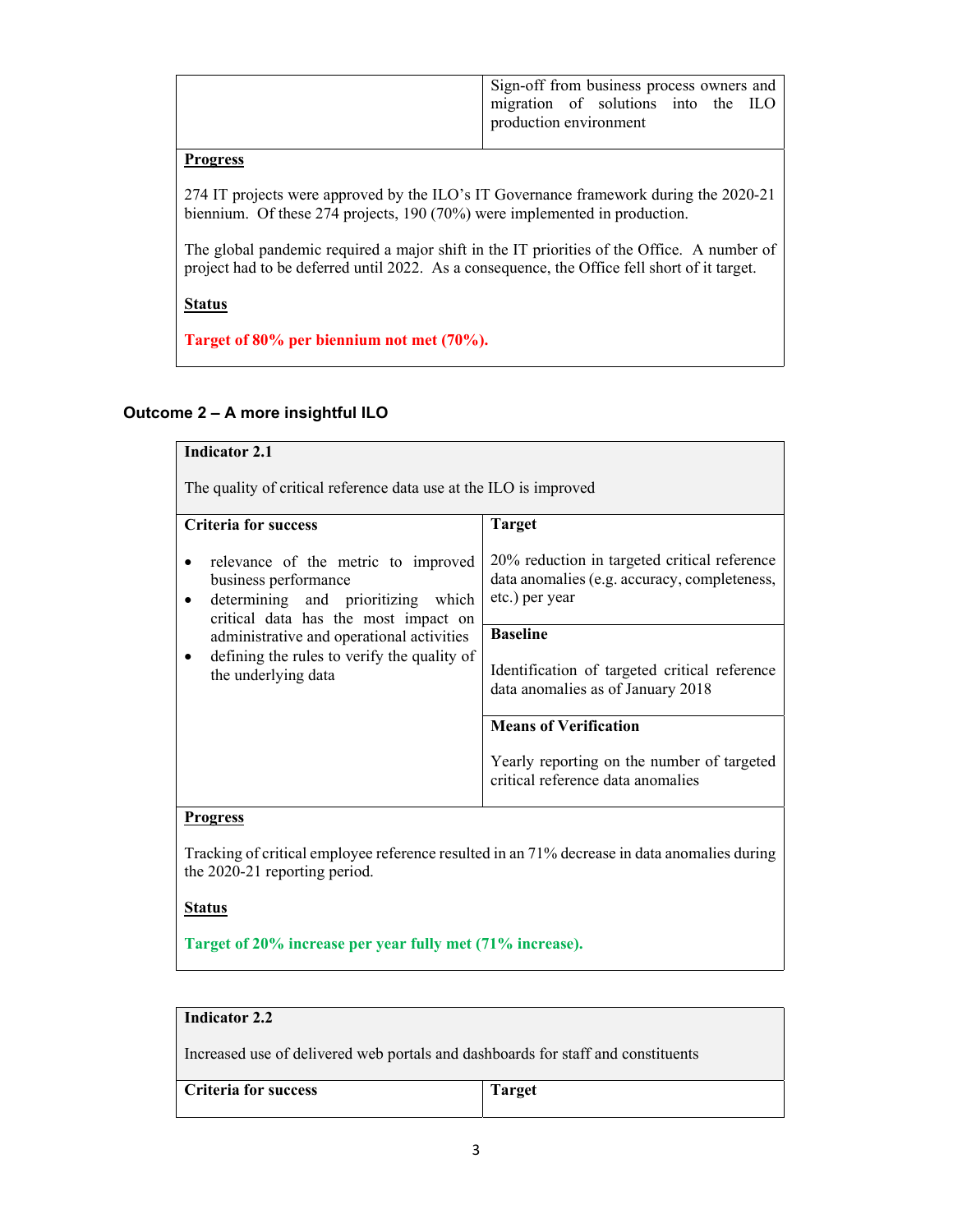| 15% per biennium<br>including feedback loops during the<br>$\bullet$                                                                                                                                                                         |  |
|----------------------------------------------------------------------------------------------------------------------------------------------------------------------------------------------------------------------------------------------|--|
|                                                                                                                                                                                                                                              |  |
| design phase through use of mockups,<br><b>Baseline</b><br>question flows, etc.                                                                                                                                                              |  |
| defining metrics that are meaningful to<br>$\bullet$<br>Baseline established in January 2018 at 112<br>the business<br>thousand page views/entrances/etc.<br>focusing on visual presentation of data<br>$\bullet$                            |  |
| ensuring graphics and data points are<br>$\bullet$<br><b>Means of Verification</b><br>interactive                                                                                                                                            |  |
| ensuring dashboard data is near real-time<br>$\bullet$<br>Yearly assessment of web portal activity ( <i>i.e.</i> )<br>ensuring dashboard is intuitive to use<br>$\bullet$<br>page hits, time on website, number of return<br>visitors, etc.) |  |

Key Dashboards were delivered during the 2020-21 biennium including the COMPT Reporting Dashboard, DDG and Regional Directors Dashboard, OBW Dashboard, Travel Dashboard for Field Office, FINANCE Accounts Reporting Dashboard, PROCUREMENT Dashboard and DC Financial Reporting Dashboard.

Several web portals were also enhanced including the GSO Platform, SKILLS Knowledge Sharing Platform, Trade and Decent Work Platform and the Employment and Labour Markets Policies Database.

Data analytics captured against delivered dashboards and websites showed a 21.3% increase in use (174,000 page views/entrances/etc.) during the 2020-21 reporting period..

## **Status**

**Target of 15% increase per biennium fully met (21.3% increase).**

| <b>Indicator 2.3</b>                                                                                                                                                                                                                                                                                                                                                                                    |                                                                                                                                                                                                                     |  |  |
|---------------------------------------------------------------------------------------------------------------------------------------------------------------------------------------------------------------------------------------------------------------------------------------------------------------------------------------------------------------------------------------------------------|---------------------------------------------------------------------------------------------------------------------------------------------------------------------------------------------------------------------|--|--|
| Percent decrease in the number of documents being stored in physical archives                                                                                                                                                                                                                                                                                                                           |                                                                                                                                                                                                                     |  |  |
| Criteria for success<br>drafting an effective data handling and<br>use policy<br>implementation of effective retention<br>and disposal policies<br>implementing an ERMS system<br>ensuring effective change management<br>and training delivery<br>simplifying and automating the creation<br>of electronic records from existing<br>digital content (emails, publications,<br>project documents, etc.) | $10\%$ per year<br><b>Baseline</b><br>Baseline established in January 2018 at<br>75,500 documents pending archival.<br><b>Means of Verification</b><br>Yearly report on the number of physical<br>archives created. |  |  |
| Progress                                                                                                                                                                                                                                                                                                                                                                                                |                                                                                                                                                                                                                     |  |  |

The global pandemic restricted the number of personnel in ILO premises. As a result, there was limited ability for staff to manually archive the current backlog of physical documents, both historical as well as recent. Funding was not approved or allocated to implement an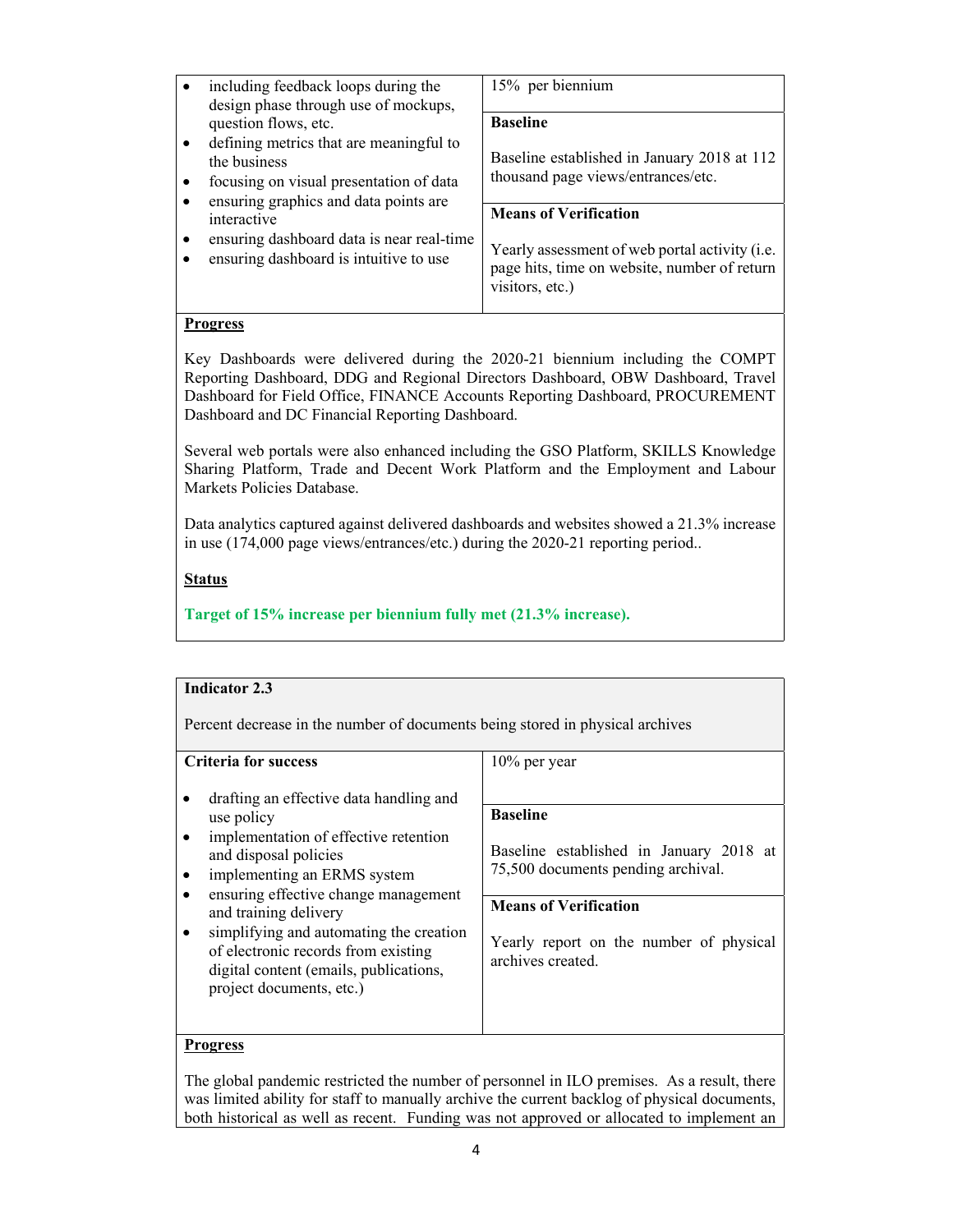electronic records management system (ERMS) during the biennium. Funding for an ERMS has been approved for the 2022-23 biennium. This will make it possible to automate the disposition, archiving and retention of ILO documents going forward.

## **Status**

**Deferred. The funding to implement an ERMS was not available during the strategy period.**

# **Outcome 3 – A more collaborative ILO**

#### **Indicator 3.1** Increase in percent of staff using team sites to collaborate on specific deliverables on a monthly basis **Criteria for success**  ensuring each team site has an ILO staff member assigned as a facilitator • ongoing support and training for team site facilitators senior management commitment and contribution to the site applying lessons learned to improve future sites **Target**  10% a biennium **Baseline**  Baseline established in January 2018 at 1,720 users and 16,700 document uploaded. **Means of Verification**  Yearly report on the number of individuals who have contributed content to selected team sites on a monthly basis

### **Progress**

During the 2020-21 biennium, 128 combined SharePoint and MS Teams collaboration sites were implemented to support Departments/Offices and various projects. 2,145 users uploaded approximately 110,000 documents during the biennium. The number of individuals who contributed content to these sites increased by 24.7% during the reporting period.

### **Status**

**Target of 10% increase per biennium fully met (24.7% increase).**

| Indicator 3.2                                                   |                |  |
|-----------------------------------------------------------------|----------------|--|
| Percent increase in use of targeted areas of ILO public website |                |  |
| <b>Criteria for success</b>                                     | <b>Target</b>  |  |
|                                                                 | $10\%$ a year. |  |